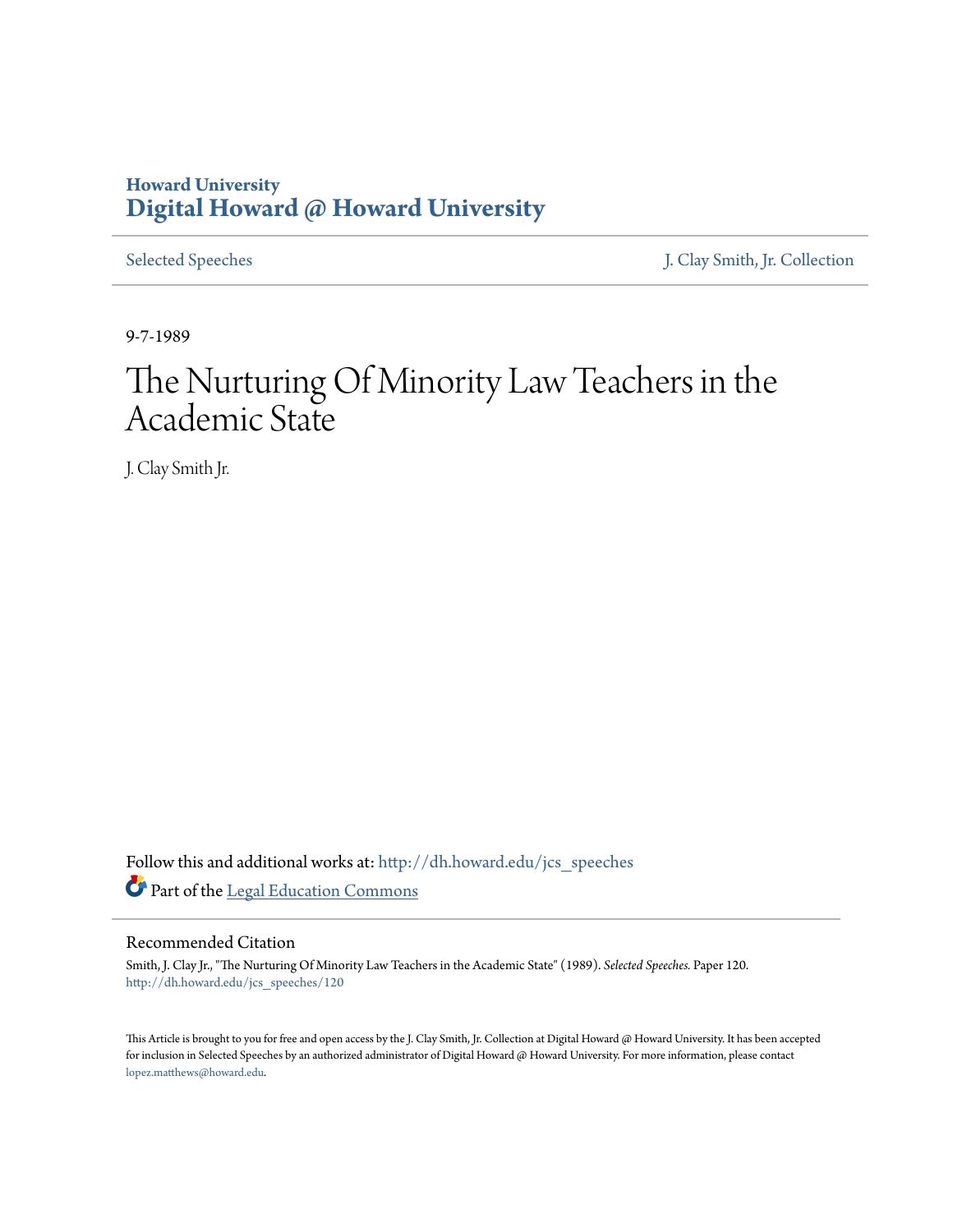## THE NURTURING OF MINORITY LAW TEACHERS IN THE ACADEMIC STATE

J. Clay Smith, Jr.\* Howard University School of Law

Five years ago, the National Law Journal published an article entitled, "Hard Times for Minority Profs" (December 10, 1984, at 1, col.1). The lead sentences of the article stated that "onethird of the 170 accredited law schools in the United States have no minorities on their full-time faculties. And another one-third of the schools have only one  $\ldots$  . . " If these figures have not dramatically changed today, my remarks on nurturing minority faculty will not be very helpful to two-thirds of American law schools.

I have never taught in a majority law school. However, I have spent all except seven years of my career in the private and public sectors as a legal pioneer of some sort. By pioneer, I mean that I have been the first black on the job or near the first. This experience has aided me during now almost two years as chair of the Minority Group Section of the American Association of Law Teachers •

丄

.<br>.<br>.

<sup>~/</sup> Before Association of American Law Schools' Workshop on Minorities in Legal Education, held in Washington, D.C., September 7-9, 1989. Professor Smith is chair of the Minority Group Section of AALS.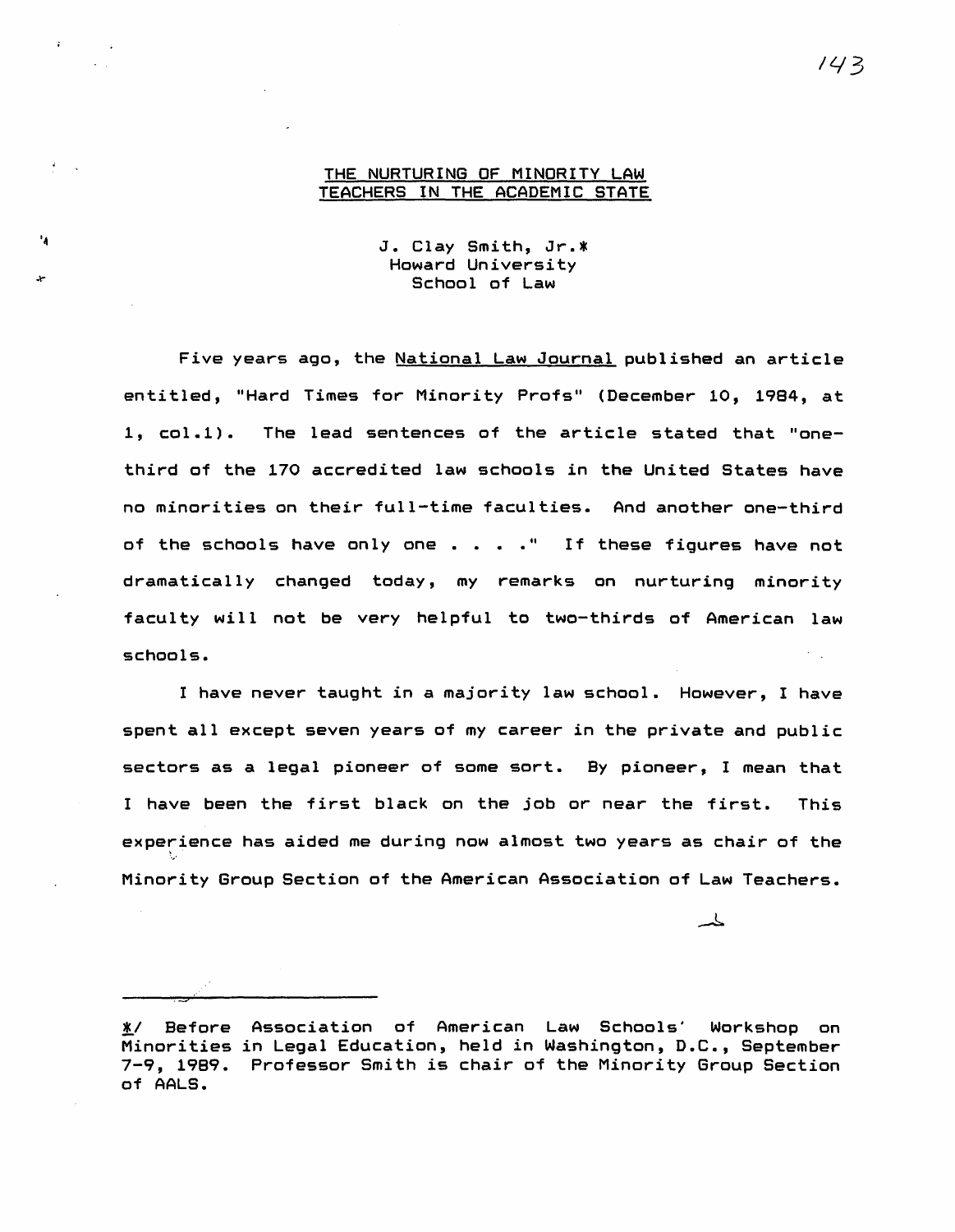The observations that I made in my pre-teaching career and the observations that I have made of the dynamics of legal education as an active member of the Minority Group section of AALS have taught me that the barriers faced by minority lawyers in the private sector and in the academic state of legal education are quite similar.

The views that I express here today were inspired by the many discussions that I have had with minority law teachers about the plight that they face on law faculties, many established nearly a century ago, which have only recently found a qualified minority to teach at their law schools. It is not arguable that these law schools have no experience with the cultural diversity of the "minority voice" in the governance of the law school, its personality or any aspect of its institutional mission.

How does a law school manage its worksite so as to accommodate a "diverse voice" in what some say is a "diverse community?" The idea itself is a tautology. Living out such a tautology may be hazardous for a minority law professor.

The entry of a minority on a law faculty with no history of race diversity may be a traumatic experience for the institution, the faculty and the "new voice." The environment of a worksite-which a law school surely is--will affect the productivity of its workers, and the intellectual curiosity of its workers as well.

-2-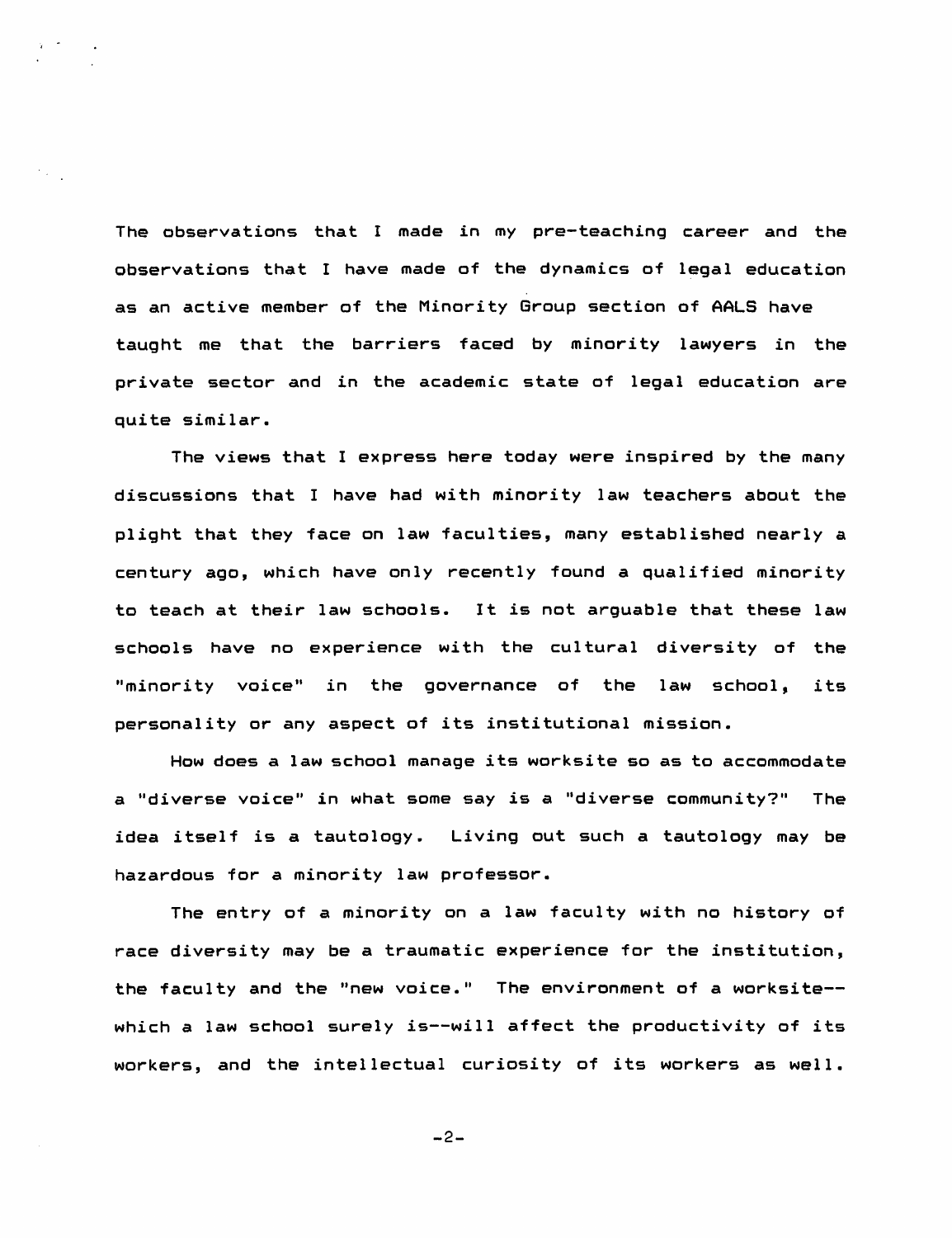Tenured faculty and other faculty members who hold key positions on faculties, have often experienced nothing but segregated academic environments. These facul ty members may not recognize the need to consider whether any changes are required to accommodate "a new voice." Senior faculty and the institution itself may take the position that "we are who we are and if you want to be apart of us, you must adjust to who we are." If such a view is prevalent and if the minority teacher buys in to such a psychological mind set or pre-conditioned for academic survival and advancement, he or she will always be judged on the basis of "who they are," rather than on the basis of their own personhood and cultural identity. The submission to such a demand will foreclose any institutional initiatives that recognize diversity of personhood, and make the need to consider any barriers faced by the minority law teacher unnecessary. In the eyes of the institution the minority law teacher is therefore invisible.

How does a law faculty, a law dean, nurture someone who is invisible? Hopefully, this Workshop will assist the academic community to visualize the "new voices" on their faculties and, in a broader sense, the compelling need to have a larger pool of "new voices" in the academic state.

 $-3-$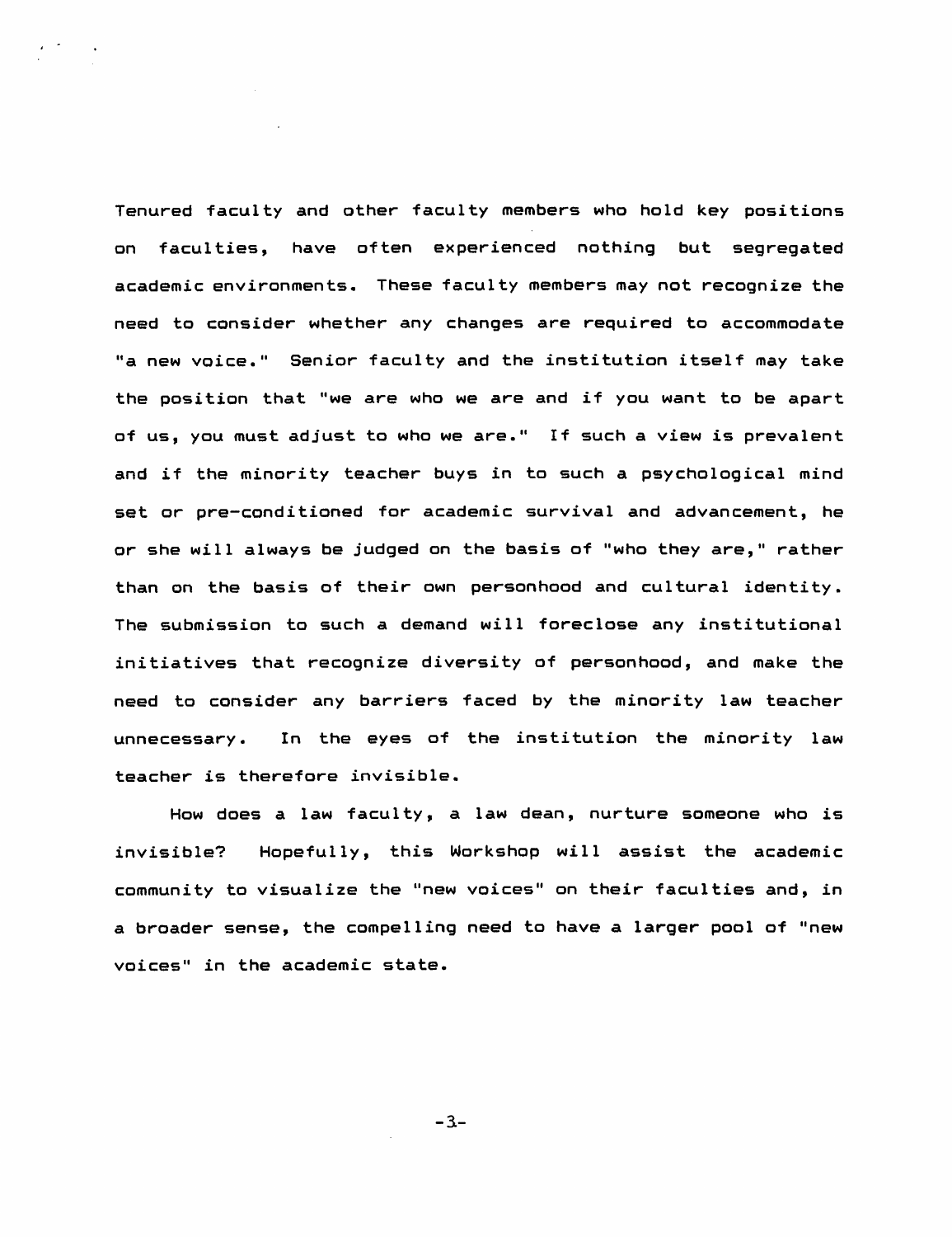How does a law faculty nurture its minority faculty? Assuming there is no problem of minority non-visibility, the nurturing process should be the same as it is for any other professor on the faculty. However, what if the nurturing process is desperate as to minority professors? What if the nurturing process is thwarted by neglect? What if the expectation level--call it the mind set- -of senior professors are low as relates to the minority professor? What if the dean is aloof to the nurturing process retreats or after the recruitment and hiring process is complete or after the AALS/ABA accreditation visit ends? The answer to many of these question is obvious. The careers of minority professors could be in jeopardy.

It is my view that the nurturing of junior faculty members is the managerial responsibility of the entire tenured faculty. Included in that general responsibility is the assurance that minority faculty members are treated equally with respect to all aspects of faculty life, and presented with the same opportunities to develop.

Historically, what "is or ought be" regarding the doctrine of equal opportunity has too often proven to have no application to minority group members. Therefore, I strongly urge deans and concerned faculty to consider formulating a plan to assure equality

 $-4-$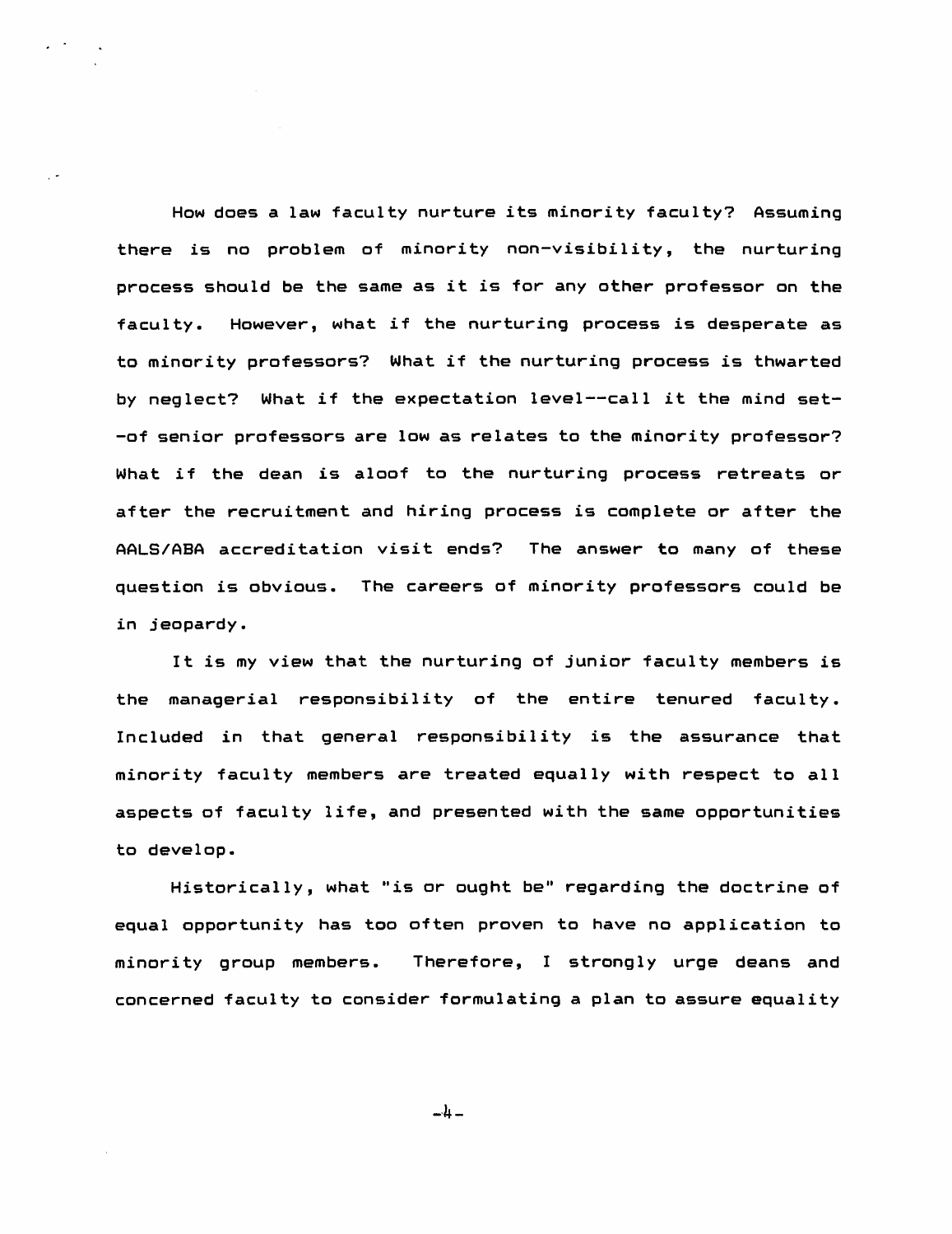of opportunity for minority faculty. What should such a plan include? The answer to this question may depend on the environment and personality of each law school. plans are proposed for consideration. The following

 $\overline{z}$ 

1. PLAN ONE. The dean and two key faculty members should meet with new minority faculty within the first thirty days of their first semester to explain the qualitative and quantitative standards for success at the law. The dean should designate one of the senior faculty as an advisor to the faculty member. The senior faculty member should schedule, at a minimum, one monthly discussion session with the teacher during the first year for purposes of general discussion, give-and-take on matters of general concern, interest and information. The senior faculty member should arrange a time for class visits and offer criticism and suggestions for improvement. Such classroom visitations should be independent of other faculty-established classroom visitations. However, faculty evaluators should seek the views of the senior faculty advisor in any report or findings it may ultimately make to the appointments and promotions committee.

The purpose of Plan A is to start a minority teacher out with a sense that the dean and senior faculty recognize his or her presence and care about their progress.

-5-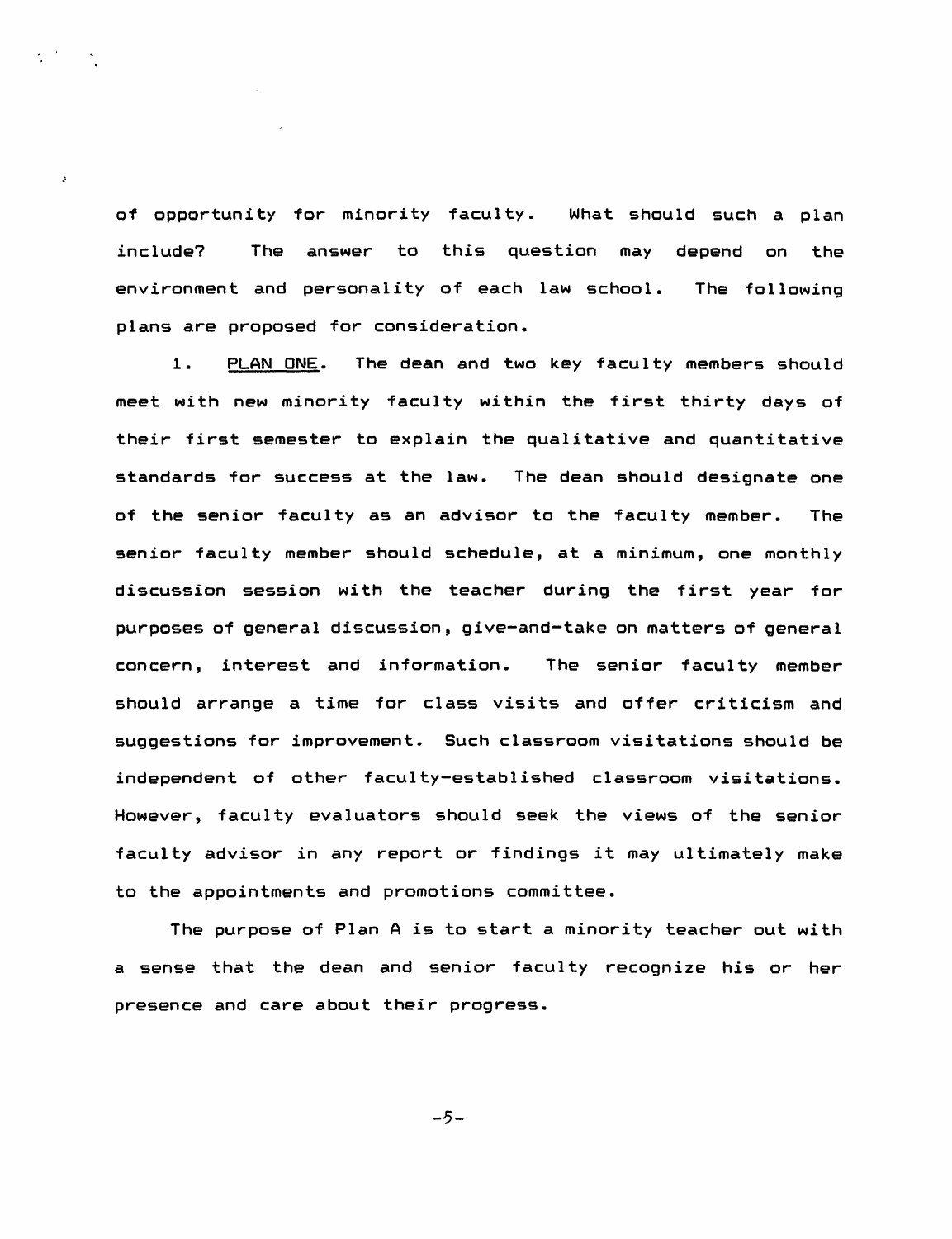2. PLAN TWO. Since publishing a qualitative law review article or other equivalent writing is often sine qua non to retention, promotion and tenure, and since publishing brings esteem to both the law school and to its collective faculty, an early support system may assist the minority faculty member to give more attention to the science of writing and publishing.

Before delving more deeply into this subject, I think that it is very important to address the issue of minority faculty overload. If the object of this workshop is to send a message to law schools on the nurturing of minority faculty members, I hope that this message informs law deans to assign minimal committee assignments to these teachers during their first two years. The pressure on minority faculty during the first two years should be in two areas: (1) teaching and (2) writing, rather than a preoccupation with committee governance. As a general proposition, new teachers should not be assigned to more than two faculty committees, and no new faculty member should chair any committee that will consume a significant amount of time away from his or her research and classroom preparation. Further, new minority professors should not be initially appointed to university committees that showboat the university's diversity at the expense of the real prize  $-$  the retention, promotion and tenure of the minority faculty member.

-6-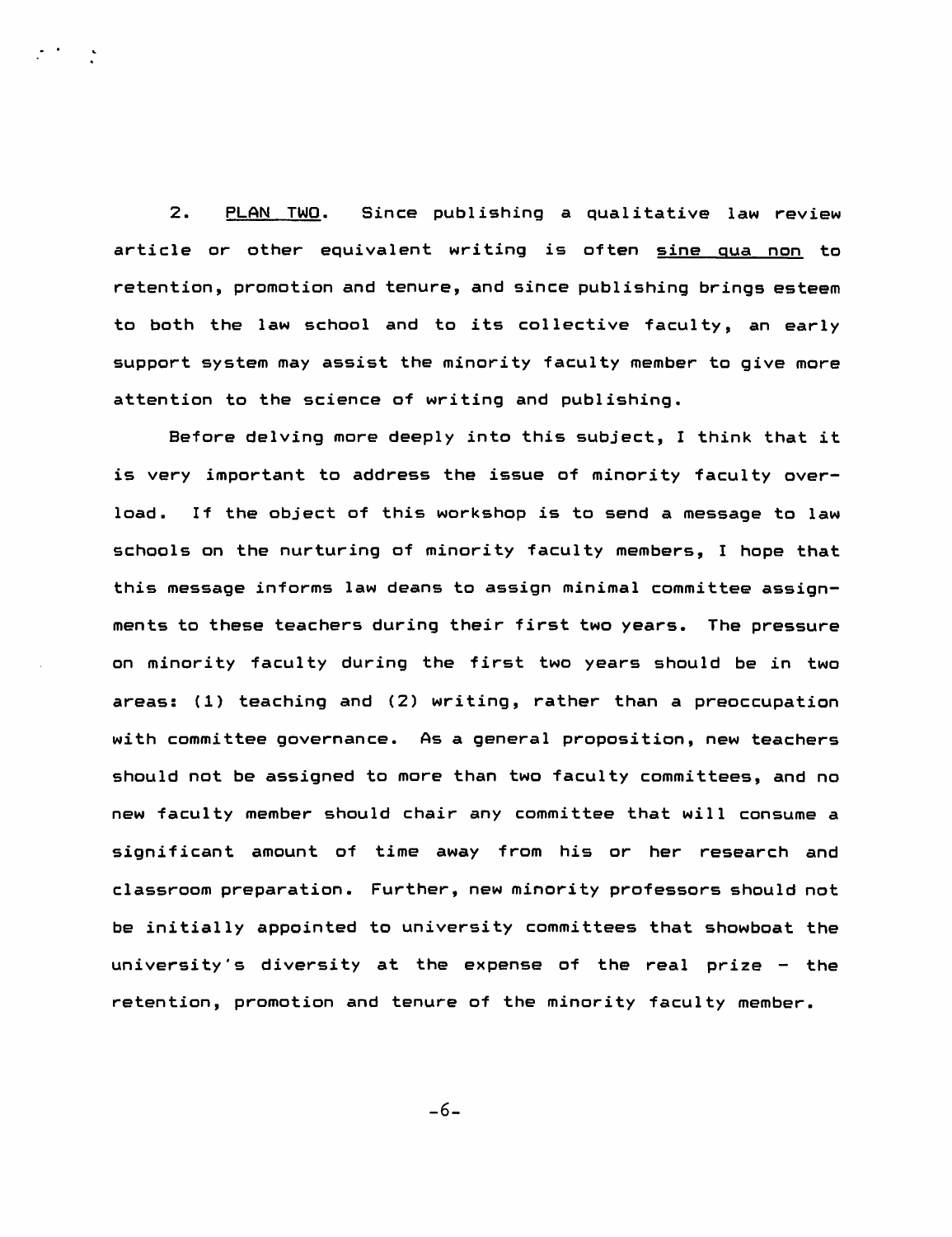Now back to the practicalities of the science of publication and writing. While there is no easy answer to the issue of publication, I think that the decanal office should suggest or initiate a match between a senior member and the junior minority member towards a joint writing project, law review article or presentation of common interest. Such a project would accomplish several desirable objectives. First, a senior faculty member and the junior faculty member would have an opportunity to have more than casual faculty contact. Secondly, such a project would create an immediate environment for writing and publication with a more seasoned faculty member.

Alternatively, I recommend that the law schools revolutionize their time off policy for faculty and assign no more than three class hours (or one course) per semester during the first two years to new faculty with an expectation that by year three (the year in which the faculty member would carry his or her first full load), that a manuscript for publication be substantially complete or complete and submitted to a law review for publication.

Before closing, I want to address the question of preferential treatment and race as I have observed it and experienced it in my career. I wish that I had experienced the preferences that my white counterparts received over the past twenty years. I am sure that I speak for many other minority lawyers and for the pioneer minority law teachers.

 $-7-$